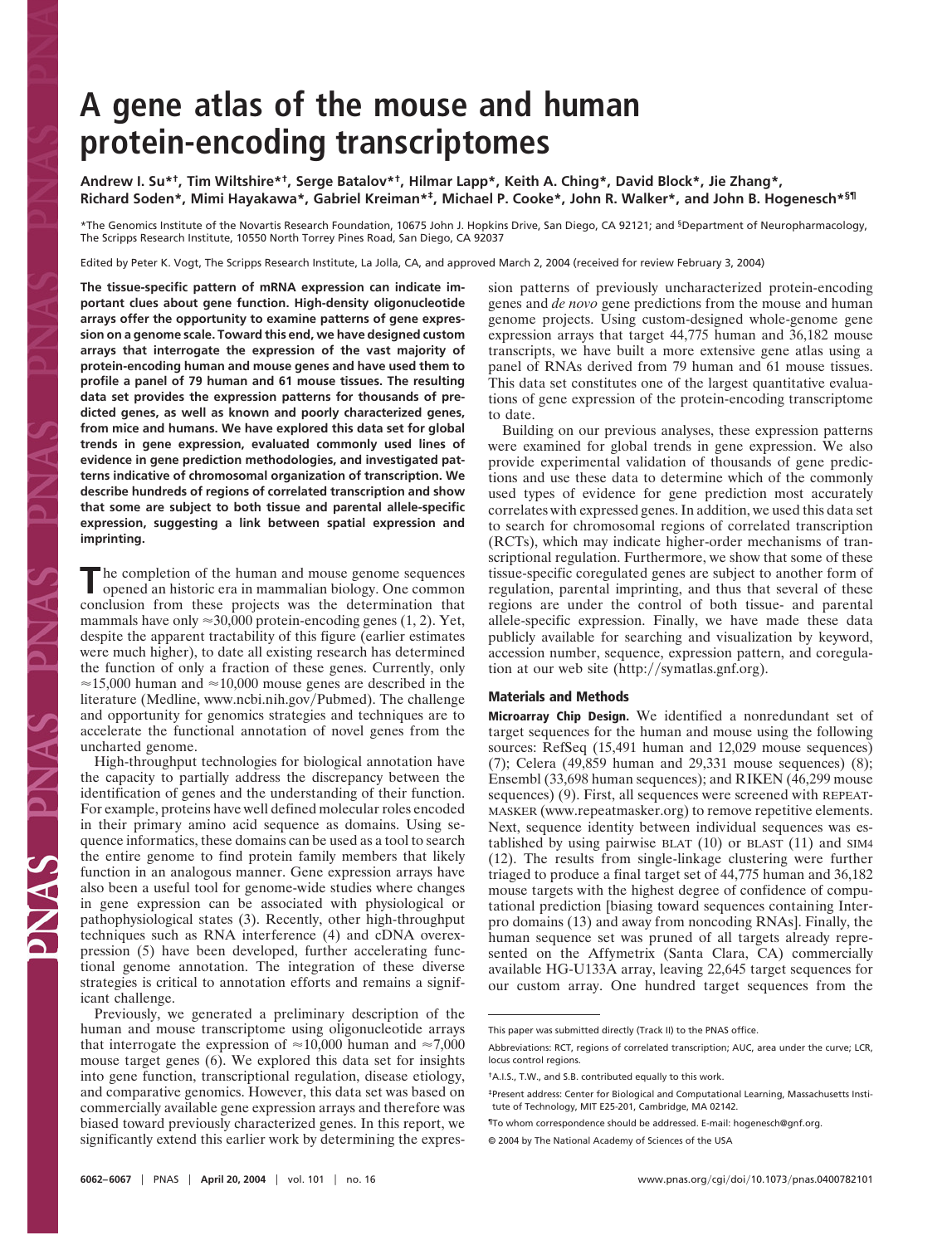HG-U133A chip were also included in the GNF1H design for the normalization procedure (see below). The final human and mouse target sets were submitted to the Affymetrix chip design pipeline for fabrication of the GNF1H and GNF1M arrays, respectively.

**Tissue Preparation.** Human tissue samples were obtained from several sources: Clinomics Biosciences (Pittsfield, MA), Clontech, AllCells (Berkeley, CA), Clonetics/BioWhittaker (Walkersville, MD), AMS Biotechnology (Abingdon, Oxfordshire, U.K.), and the University of California at San Diego. When samples from four or more subjects were available, equal numbers of male and female subjects were used to make two independent pools; when fewer than four samples were available, RNA samples were pooled, and duplicate amplifications were performed for each pool (detailed annotation for human samples is on our web site and in Table 1, which is published as supporting information on the PNAS web site). Adult (10- to 12-week-old) mouse tissue samples were independently generated from two groups of four male and three female *C57BL6* mice by dissection, and tissues were subsequently quickly frozen on dry ice. Tissues were pulverized while frozen, and total RNA was extracted with Trizol (Invitrogen, Carlsbad) by using  $\approx 100$ mg of tissue, then further processed by using the RNeasy miniprep kit according to manufacturer's protocols (Qiagen, Chatsworth, CA). The quality of all samples was determined with an Agilent Bioanalyzer (Palo Alto, CA).

**Microarray Procedure.** Microarray analysis was performed essentially as described (14). Briefly, 5  $\mu$ g of total RNA was used to synthesize cDNA that was then used as a template to generate biotinylated cRNA. cRNA was fragmented and hybridized to Affymetrix custom or commercially available gene expression arrays. The arrays were then washed and scanned with a laser scanner, and images were analyzed by using the MAS5 algorithm (15). Arrays were normalized by using global median scaling. The human HG-U133A and GNF1H chips, which were hybridized to the same biological sample, were first paired and prenormalized by using the common targets. The condensed data files are available from our web site  $(http://symatlas.$ gnf.org) and Gene Expression Omnibus (www.ncbi.nih.gov geo) (16). Raw CEL files will be provided upon request  $(\text{http://symatlas.grf.org}).$ 

**Identification of RCTs.** All target genes were mapped to their corresponding genome assembly (human to National Center for Biotechnology Information Hs34 assembly, mouse to February 2003 Mm30 assembly) by using BLAT (10). To account for multiple probes interrogating a single gene, target sequences were also compared to UniGene (www.ncbi.nih.gov/UniGene) by using BLAST. Target sequences that map within 25 kb of each other and to a common UniGene cluster were pooled, and their expression values were averaged and treated as a single target in the RCT analysis. Next, each chromosome was scanned in window sizes of 3–10 adjacent genes. Windows where  $>50\%$  of all pairwise comparisons of expression pattern showed a Pearson correlation coefficient > 0.6 were identified as RCTs. Randomization studies of gene order confirmed the significance of both the overall number of RCTs and the average pairwise correlation of each individual RCT ( $P < 0.005$ , correcting for multiple testing). Pairwise sequence similarity within each RCT was assessed by using TBLASTX (11), where a similarity value is the product of the alignment similarity and the percentage of total sequence length aligned. Synteny between the human and mouse genome assemblies was derived from a published analysis of syntenic anchors (17). For the analysis of evolutionarily conserved RCTs, only the 32 tissues profiled in common between the mouse and human data sets were used. All analyses and visualizations were performed by using R (www.r-project.org).

**Imprinting Analysis.** Allele-specific probe expression analysis was used to identify genes with an imprinted expression pattern. Two distinct mouse strains, *C57BL6J* (*B6*) and *Mus musculus castaneus* (*CASTEi*), were bred to produce four independent mouse crosses (male::female): *B6*::*B6*, *B6*::*CASTEi*, *CASTEi*::*B6*, and *CASTEi*::*CASTEi*. Each litter of embryonic day 14–16 embryos was pooled, and RNA from four to five separate litters was labeled and hybridized to GNF1M arrays. A probe-level analysis was performed to detect naturally occurring polymorphisms between the two strains. Individual probes (but not entire probe sets) showing a significantly different signal between the two homozygous groups were identified as putative polymorphisms in the target gene. Next, the hybridization signal from the two reciprocal crosses was examined for statistically significant differences in signal based on the paternal or maternal allele, as assessed by *t* test ( $P < 0.001$ ), indicating a pattern of male or female imprinting.

## **Results and Discussion**

The tissue-specific RNA expression pattern of a gene can indicate important clues to its physiological function. To build an extensive atlas of tissue-specific gene expression, we created custom arrays that interrogate the expression of known and predicted protein-encoding genes from the mouse and human genomes. The design process used a nonredundant set of known genes and gene predictions compiled from Refseq, Celera, Ensembl (for human), and RIKEN (for mouse). For our GNF1H custom human array, we further removed gene targets that were already represented on the commercially available HG-U133A array from Affymetrix. Finally, we biased the final selection toward gene predictions with likely protein-coding regions. In total, the U133A/GNF1H chipset interrogates 44,775 probe sets, and our custom-designed GNF1M mouse array interrogates 36,182 probe sets. As of the most current annotation in January 2004, these correspond to 33,698 and 33,825 unique human and mouse genes, respectively, after accounting for multiple probe sets interrogating single genes and split transcripts.

Using these whole-genome gene expression arrays, we measured the expression of an extensive set of transcripts and transcript predictions on a single technology platform across a diverse panel of 79 human and 61 mouse tissues. This gene atlas represents the normal transcriptome and allowed us to examine global trends in gene expression. Classical reassociation kinetics (Rot) has been used to assess global trends in gene expression at a population level (18). The analysis of our data set expands this knowledge by examining transcript expression across a large number of tissues at the individual transcript level. We find that 52% (16,454) and 59% (17,924) of target genes are detected in at least one tissue in the human and mouse, respectively (Fig. 4*A*, which is published as supporting information on the PNAS web site). The average number of transcripts expressed in a single tissue was  $\approx$ 8,200 (mouse). These observations generally concur with previous findings derived from Rot analyses, which indicate that  $\approx$ 10,000–15,000 mRNAs are expressed in a given tissue at  $\approx$  1–10 copies per cell, and that 90% of these are common between two tissues (19). However, although Rot analysis suggests that the majority of transcripts are present in many or all tissues, our data show that  $\leq 1\%$  of human target sequences are ubiquitously expressed. Approximately 3% of mouse target sequences are detected in all samples profiled, although this number will certainly decline as the number of samples increases. Not surprisingly, the expression of these ubiquitously expressed housekeeping genes is  $\approx 30$ -fold higher than for all genes in the data set (Fig. 4*B*).

PNAS PN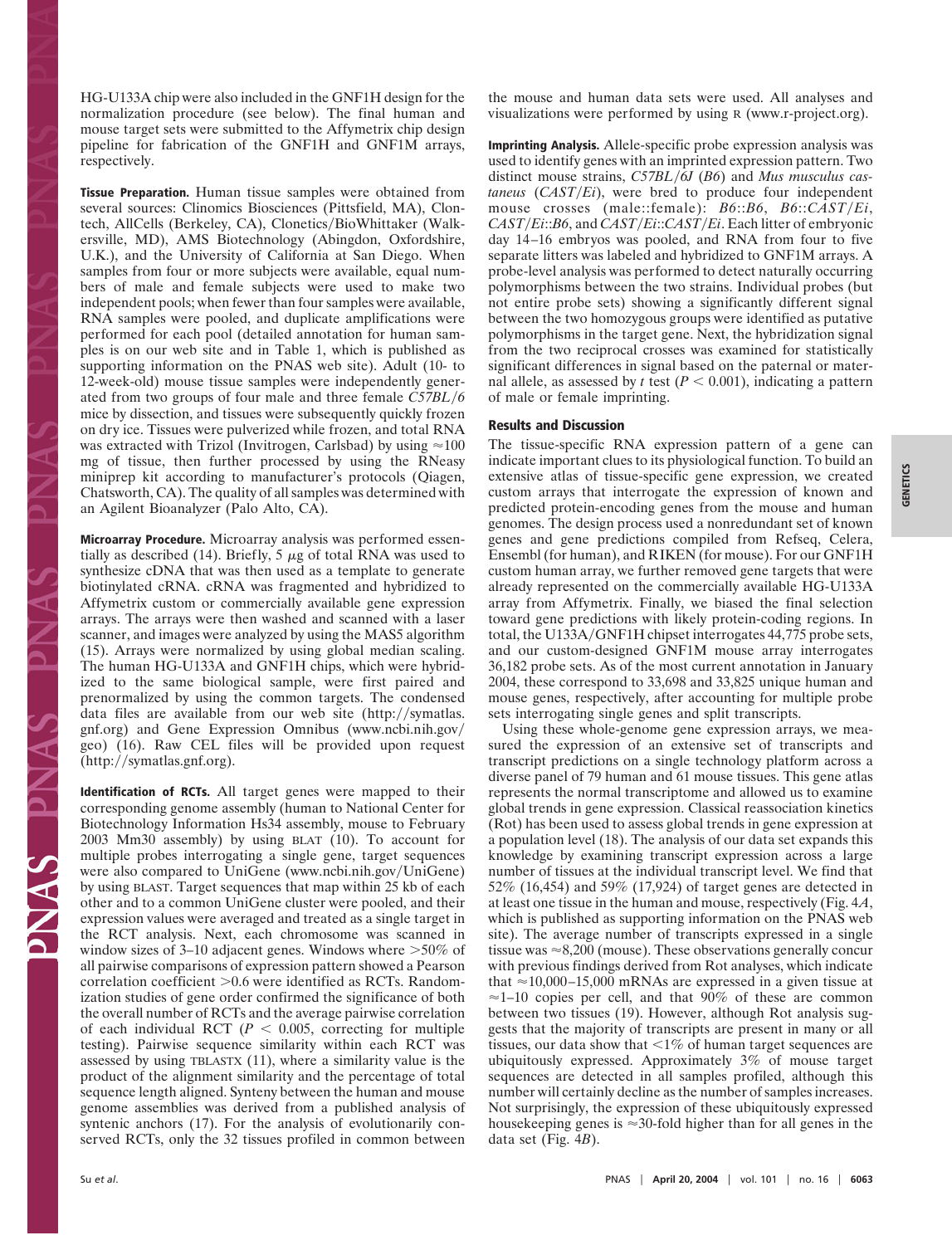

**Fig. 1.** Validation of gene predictions in humans. Gene targets on the GNF1H array were divided into four categories: contained in Refseq, predicted by both gene prediction efforts considered (''Consensus''), and predicted by only one group (''Ensembl-only'' and ''Celera-only''). On the left axis (solid bars), rates of validation are shown, where detectable expression in at least one tissue is taken as evidence of the validity of a gene prediction. The right axis (blue line) indicates the total number of validated genes per group.

Another valuable use of this data set is characterization of novel predicted genes derived from the mouse and human genome projects (1, 2). Many of these exist solely as *in silico* predictions, and therefore evidence of their expression can serve as validation of these predictions. Furthermore, determining the expression pattern of an uncharacterized gene can indicate the appropriate tissue(s) from which the transcript can be cloned, as well as provide a base layer of physiological annotation. Gene prediction is an inexact art, where distinct methods and researchers often produce largely nonoverlapping sets of gene predictions (20). For the human data, we subdivided the transcripts into four classes based on annotation information at the time of design: known genes found in Refseq, genes predicted independently by two groups (Celera and Ensembl), singleton predictions found by the Ensembl group only, and singleton predictions found by the Celera group only. As expected, the set of known genes (Refseq) has the highest rate of detection in our data set, because 79% have detectable expression in at least one sample (Fig. 1). Because all Refseq genes are known to be expressed, this suggests that our methodologies and current tissue libraries have a minimum false-negative rate of  $\approx 21\%$  in detection of expression. This can certainly be improved with the profiling of additional tissues and cell types. Consensus gene predictions have a higher rate of detectable expression (53%) than either singleton gene predictions offered by Ensembl or Celera only (30% and 24%, respectively) (Fig. 1). Although the Ensemblonly group had a slightly higher rate of detection, a greater total number of Celera-only predictions was detected (2,918 Celera vs. 618 Ensembl predictions). Analogous results are seen in the mouse data set, in which Refseq genes had a higher rate of detection than gene predictions by Celera (79% vs. 46%). The differences among these three classes are also reflected in the quantitative measures of gene expression. On average, human Refseq genes are expressed at a level 2-fold higher than consensus predictions, which in turn are 66% higher than singleton predictions ( $P \ll 0.001$ ; data not shown). This observation likely reflects a historical bias in the biology of studying highly abundant proteins. In total, we find evidence of expression for 5,641 (31.2%) human and 2,629 (46.2%) mouse gene predictions through detection of their transcribed mRNA product in at least one tissue. In addition, we describe the expression pattern for 9,708 mouse RIKEN-derived genes, many of which lack significant expression annotation. It is important to note that the gene predictions for which we do not observe detectable expression are not necessarily incorrect, because the appropriate tissue(s) for a given gene may have not been profiled, the gene may be present in a small number of copies (e.g., in a small subset of cells within a tissue), or the probe set may not properly interrogate the expression of the gene (e.g., UTRs, split transcripts, or missing or mistaken terminal exons). Despite these caveats, this data set provides the expression pattern of thousands of gene predictions and poorly characterized transcripts from the mouse and human genome projects, offering the opportunity to study the function of these genes in their most relevant tissues.

Given the differing methods and subsequent results from gene prediction efforts, we next investigated which characteristics of a predicted transcript were better indicators of its detectable expression. In the methodology used by Celera, the following lines of evidence were considered in their gene prediction algorithm: ''conservation between mouse and human genomic DNA, similarity to human [and] rodent transcripts (ESTs and cDNAs), and similarity of the translation of human genomic DNA to known proteins'' (1). Using the detectable expression of a gene product as validation of the prediction, we created receiver operating characteristic curves for each line of evidence that plot the true positive rate as a function of the false positive rate. The area under the curve (AUC) measures the strength of the predictor; a perfect predictor would have  $AUC = 1$ , and a random factor would have  $AUC = 0.5$ . When comparing the predictor strength among the three lines of evidence above in the human data set, we find that although no single line of evidence is universally predictive of expression, EST evidence has the most predictive value (AUC =  $0.77$ ) (Fig. 5, which is published as supporting information on the PNAS web site), an observation likely linked to the fact that highly expressed genes are more likely to be represented in EST databases. Protein homology support and sequence similarity between human and mouse genomic sequences both had a lesser impact on the validation of gene predictions (AUC of 0.66 and 0.65, respectively). The availability of additional mammalian genome sequences should increase the power of sequence conservation in gene prediction. Somewhat surprisingly, simply the length of the transcript prediction was also a reasonable predictor of detection in our data set ( $AUC = 0.68$ ), suggesting that incomplete transcript predictions were significant factors in the nonobservation of many gene targets.

We and others have used gene expression information, genome sequence, and *de novo* motif discovery tools to search for enhancer elements that direct tissue-specific gene expression (21, 22). In contrast to enhancers that generally direct the expression of a single gene, locus control regions (LCR) are characterized by their ability to promote the expression of multiple genes at a single locus. To date, only a handful of LCRs have been reported (23). Recently, Spellman and Rubin (24) used *Drosophila* gene expression arrays to identify  $\approx$  200 clusters of adjacent and similarly expressed genes and suggest that these patterns are most consistent with regulation of chromatin structure. Others (25–27) have also performed similar analyses in humans, *Caenorhabditis elegans*, and yeast on more limited sets of experimental conditions.

To identify potential loci in our data set, the expression of which may be controlled in a locus-dependent manner, we mapped the transcripts represented on our gene expression arrays to genome assemblies and scanned each chromosome for windows of genes with correlated expression patterns. We called these sites RCTs as a general term encompassing LCRs and correlated expression achieved through gene duplication. It is important to note that detection of these RCTs is heavily influenced by comparison algorithms, normalization procedures, and underlying data. In particular, the inclusion of several purified immune cell populations in our human sample set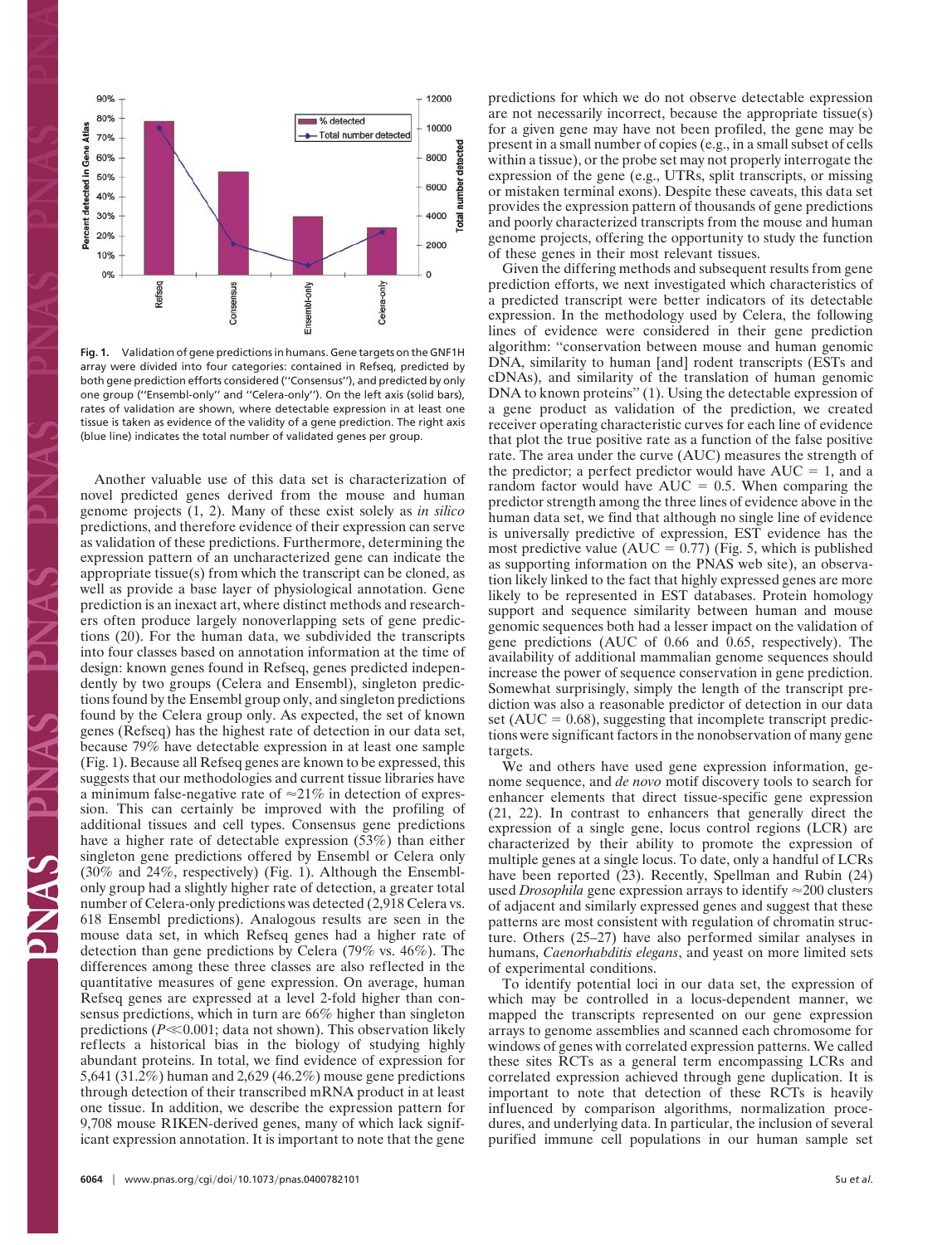

**Fig. 2.** RCT. (*A*) An RCT was identified on mouse chromosome 9, consisting of 11 genes that share a highly conserved expression pattern. (*Upper*) The *y* axis is average normalized expression value, the *x* axis contains the 61 different tissues, and red bars are fertilized egg and oocytes. The correlation plot (*Lower Left*) visualizes the pairwise correlation coefficients. Each row represents a gene, ordered vertically according to their position on the chromosome. The center yellow vertical strip represents autocorrelation (*R* 1); positions to the right of center represent correlation of the gene to its downstream neighbors, whereas positions to the left represent correlation to the upstream neighbors. Yellow indicates high correlation; blue indicates low correlation (scale at bottom). The sequence similarity plot (using TBLASTX, *Lower Right*) has the same structure as the correlation plot, except pairwise sequence similarity is shown. In this RCT with high expression levels in fertilized eggs and oocytes, the genes share a high degree of sequence similarity, likely indicating they are all members of a single gene family and the result of one or more gene duplication events. (*B*) An example RCT is identified on human chromosome 13, which contains three genes with highly correlated expression (red bars are brain regions, green bar is fetal brain). In contrast to the first example, these genes share very little pairwise sequence similarity. (*C*) An evolutionarily conserved RCT is shown from human chromosome 2 (*Left*) and the syntenic region on mouse chromosome 6 (*Right*). These RCTs share a pancreas-enriched expression pattern (red bar), as well as significant sequence similarity.

skewed the normalization procedure and led to an increase in RCTs whose expression is enriched in these samples. In total, we identified 156 and 108 RCTs in human and mouse, respectively (descriptions of all RCTs are available for download from http://symatlas.gnf.org). Tissues with very specific clusters of genes such as those in the immune system, liver, testis, and placenta had more RCTs than other tissues in both the mouse and human data sets. Mechanistically, expression of these RCTs is likely mediated through either common promoter elements (resulting from gene duplication) or through higher-order gene regulation such as site-specific chromatin remodeling. To separate these two possibilities, we identified likely paralogs using TBLASTX, a local six-frame translated nucleotide-to-nucleotide alignment algorithm (11). RCTs whose genes share significant sequence similarity in their coding sequences are likely to be products of gene duplication, whereas dissimilar genes may result from an LCR or other higher-order transcriptional regulation.

As expected, we found RCTs with both related and unrelated genes. Fig. 2*A* illustrates an example of an RCT driven by gene duplication. This cluster of genes on mouse chromosome 9 represents a family of 11 uncharacterized F-box and WD40 repeat containing proteins that are specifically expressed in fertilized eggs and oocytes. Because of their high degree of sequence similarity, we hypothesize that their correlated expression pattern is a result of duplicated regulatory elements present in their structural genes, and that these genes may play an important role in the specialized protein expression of oocytes. In contrast, we also note a cluster of three genes with no apparent sequence similarity on human chromosome 13 that are highly enriched in samples derived from brain tissues, particularly the fetal brain sample (Fig. 2*B*). The genes in this cluster are neurobeachin, an uncharacterized mRNA, and doublecortinand calmodulin kinase-like 1 protein (DCAMKL1). It is appealing to hypothesize that the correlated expression patterns of these genes and their colocalization at a chromosomal locus indicate a common role in a neurological process or network. Because these genes do not share sequence similarity, this region may also contain a previously unrecognized LCR or strong regional enhancer. Overall, 97 (62%) and 78 (72%) of the human and mouse RCTs identified have an average pairwise sequence similarity of  $\langle 20\%$  and do not encode related genes.

We next examined both the mouse and human data for RCTs that were identified in both data sets and are likely evolutionarily conserved. The majority of the RCTs were not found in both human and mouse, in many cases because the orthologs or syntenic regions have not yet been defined or the patterns were not conserved. However, in some cases, the apparent lack of conservation likely reflects physiological differences between the two organisms. For example, we observed RCTs with expression enriched in the olfactory bulb present in the mouse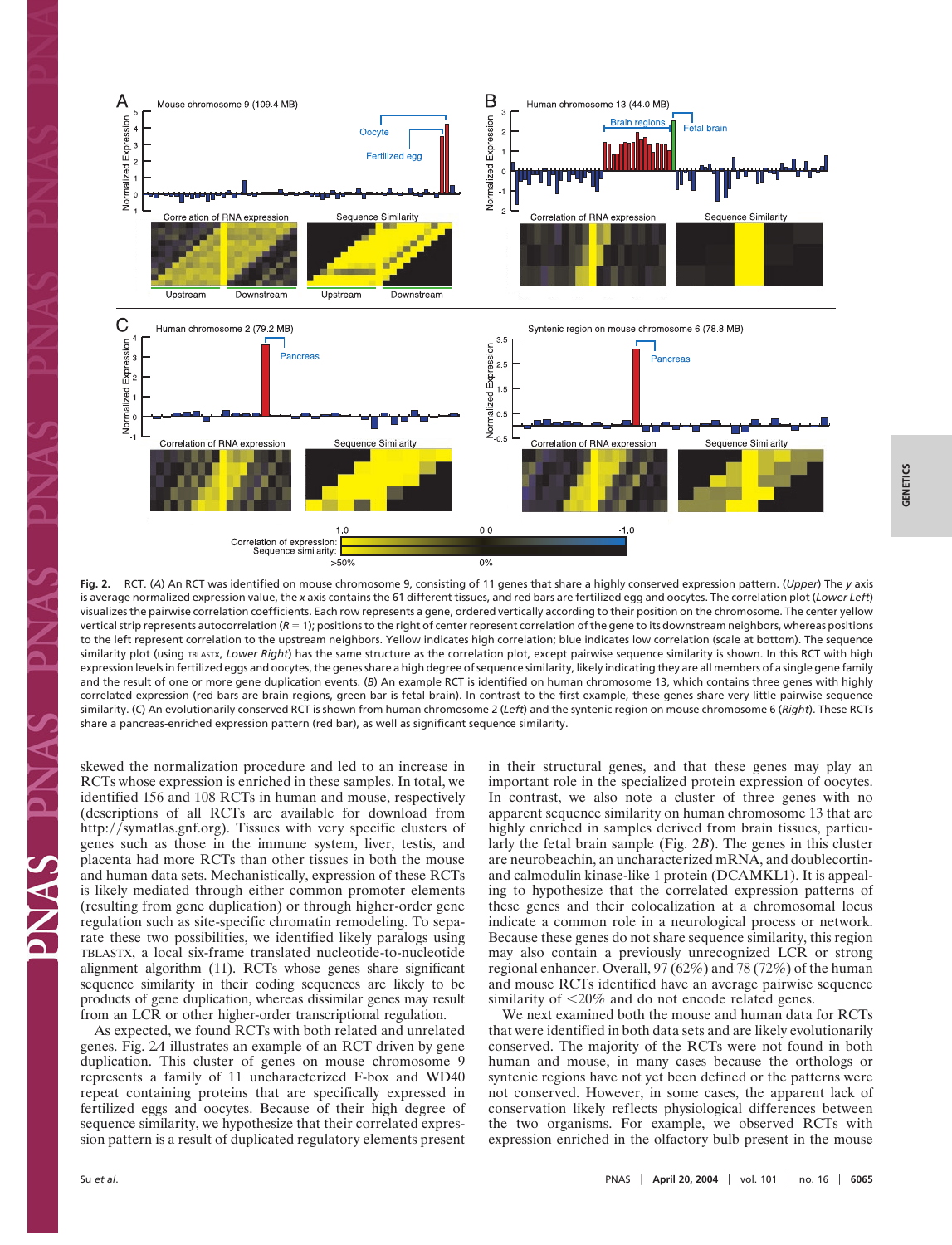

**Fig. 3.** Six genes on mouse chromosome 12 share a distinctive pattern of expression. (*A*) A genomic view of this region (not to scale). Locations of the genes on the mouse genome assembly: *Dlk* (103.508 Mb), *Gtl2* (103.593 Mb), 1110006E14Rik (103.646 Mb), *Rian* (103.696 Mb), *5330411G14Rik* (103.788 Mb), *C130007E11Rik* (103.798 Mb), and *Dio3* (104.328 Mb). (*B*) These genes share enriched expression in brain regions (green bars) and umbilical cord (red bar). The *y* axes indicate normalized expression values, whereas each bar along the *x* axis indicates a sample profiled in our data set. (*C*) Three of these genes (*Dlk1*, *Gtl2*, and *Rian*) have been previously reported to be imprinted. Using our allele-specific probe expression analysis approach (see text), we confirmed the imprinted regulation of *Gtl2* and *Rian* and report two previously undescribed imprinted transcripts at this locus (*5330411G14Rik* and *C130007E11Rik*). The *y* axes indicate the normalized signal intensity for individual probes on the array, and each bar represents a pooled sample from a cross indicated by color (see key).

but not the human data set. Nevertheless, several RCTs were conserved, including a cluster of pancreas-specific genes mapping to human chromosome 2 and its syntenic region on mouse chromosome 6 (Fig. 2*C*). The human cluster is comprised of five genes, including pancreatitis-associated proteins (PAP), three regenerating islet-derived proteins (REG1A, REG1B, and REGL), and one protein of unknown function (LPPM429). The mouse cluster contains the ortholog to PAP, four isoforms of regenerating islet-derived proteins, and islet neogenesisassociated protein-related protein. The conservation of this RCT in human and mouse suggests that these genes perform analogous and important roles in both of these mammals.

After mapping all target genes to their respective genome assemblies, we noted a region of mouse chromosome 7 (130 Mb) that contained several genes previously shown to be imprinted (28–30), three of which (*H19*, *Igf2*, and *Cdkn1c*) shared a pattern of enriched expression in placenta, umbilical cord, and embryonic tissues. We also noted another pair of adjacent genes (*Zim1* and *Peg3*) elsewhere on chromosome 7 (6 Mb) that shared this tissue-specific expression pattern, and whose expression has been shown to be imprinted (31). Prompted by these observations, we examined our set of RCTs for other imprinted genes that were clustered in a single locus. On mouse chromosome 12 (103 Mb), we observed an RCT that consists of six adjacent genes, all with enriched expression in brain regions and umbilical cord (Fig. 3 *A* and *B*). Recently, several groups showed that two genes in this locus, *Dlk1* and *Gtl2*, are imprinted (reviewed in ref. 32). Later, it was also shown that another gene at this locus, *Rian*, and several adjacent tandemly repeated  $C/D$  small nucleolar RNA genes are also imprinted (33, 34). Furthermore, although we do not have a probe set on our array that reliably detects its expression, *Dio3* is located proximal to this locus and has also